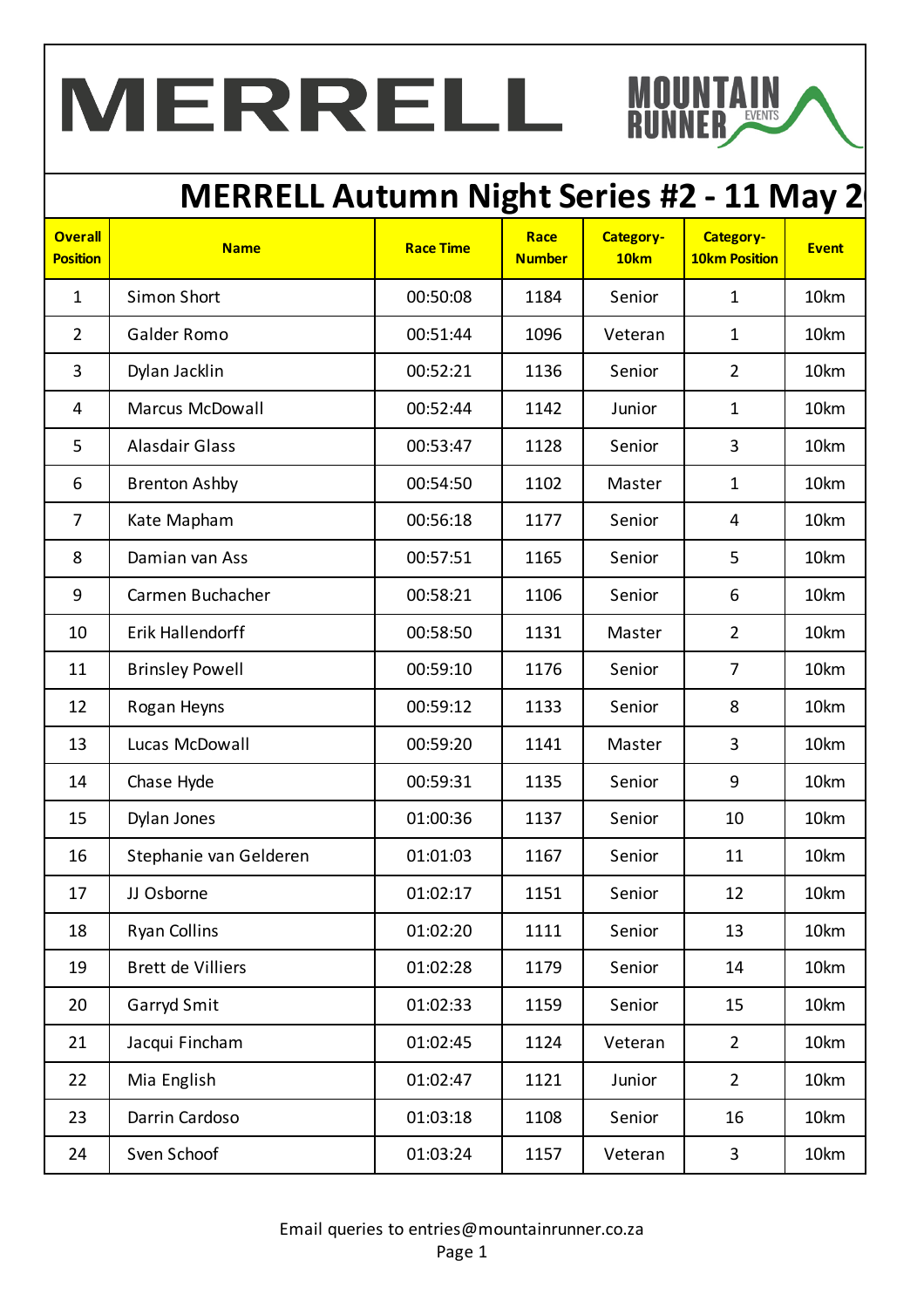# MERRELL

#### **MERRELL Autumn Night Series #2 - 11 May 2**

**NTAIN** 

| <b>Overall</b><br><b>Position</b> | <b>Name</b>              | <b>Race Time</b> | Race<br><b>Number</b> | Category-<br>10 <sub>km</sub> | <b>Category-</b><br><b>10km Position</b> | <b>Event</b> |
|-----------------------------------|--------------------------|------------------|-----------------------|-------------------------------|------------------------------------------|--------------|
| 25                                | Rowen van Eeden          | 01:04:26         | 1166                  | Senior                        | 17                                       | 10km         |
| 26                                | <b>JEREMY CROWDER</b>    | 01:04:34         | 1180                  | Veteran                       | 4                                        | 10km         |
| 27                                | Shaun Blaikie            | 01:04:44         | 1104                  | Veteran                       | 5                                        | 10km         |
| 28                                | Justin Feurer            | 01:06:34         | 1122                  | Veteran                       | 6                                        | 10km         |
| 29                                | Daniel Schonlau          | 01:09:47         | 1156                  | Veteran                       | $\overline{7}$                           | 10km         |
| 30                                | <b>Bruce Fincham</b>     | 01:10:07         | 1123                  | Veteran                       | 8                                        | 10km         |
| 31                                | Niklas von Maltzahn      | 01:10:10         | 1178                  | Senior                        | 18                                       | 10km         |
| 32                                | <b>JULIEN PERREARD</b>   | 01:13:02         | 1152                  | Senior                        | 19                                       | 10km         |
| 33                                | <b>Jay Margolis</b>      | 01:15:23         | 1181                  | Veteran                       | 9                                        | 10km         |
| 34                                | <b>Nicolette Furness</b> | 01:15:25         | 1127                  | Veteran                       | 10                                       | 10km         |
| 35                                | Michelle Walton          | 01:15:26         | 1170                  | Veteran                       | 11                                       | 10km         |
| 36                                | Ash Heese                | 01:15:26         | 1132                  | Senior                        | 20                                       | 10km         |
| 37                                | Michiel Latsky           | 01:15:27         | 1185                  | Senior                        | 21                                       | 10km         |
| 38                                | <b>Kate Meiring</b>      | 01:18:18         | 1144                  | Veteran                       | 12                                       | 10km         |
| 39                                | <b>Raymond Ellis</b>     | 01:19:10         | 1120                  | Veteran                       | 13                                       | 10km         |
| 40                                | Ashley Dawson            | 01:19:27         | 1114                  | Senior                        | 22                                       | 10km         |
| 41                                | <b>Trevor Stuart</b>     | 01:20:48         | 1163                  | Master                        | $\overline{4}$                           | 10km         |
| 42                                | Cronje du Plessis        | 01:21:06         | 1115                  | Veteran                       | 14                                       | 10km         |
| 43                                | <b>Wessel Stapelberg</b> | 01:21:39         | 1162                  | Senior                        | 23                                       | 10km         |
| 44                                | <b>Selby Stapelberg</b>  | 01:21:40         | 1161                  | Senior                        | 24                                       | 10km         |
| 45                                | Amica Hallendorff        | 01:21:49         | 1130                  | Senior                        | 25                                       | 10km         |
| 46                                | Georgia Moir             | 01:21:50         | 1149                  | Senior                        | 26                                       | 10km         |
| 47                                | Courtney Botha           | 01:23:50         | 1105                  | Senior                        | 27                                       | 10km         |
| 48                                | Joanna Maughan           | 01:24:26         | 1140                  | Veteran                       | 15                                       | 10km         |